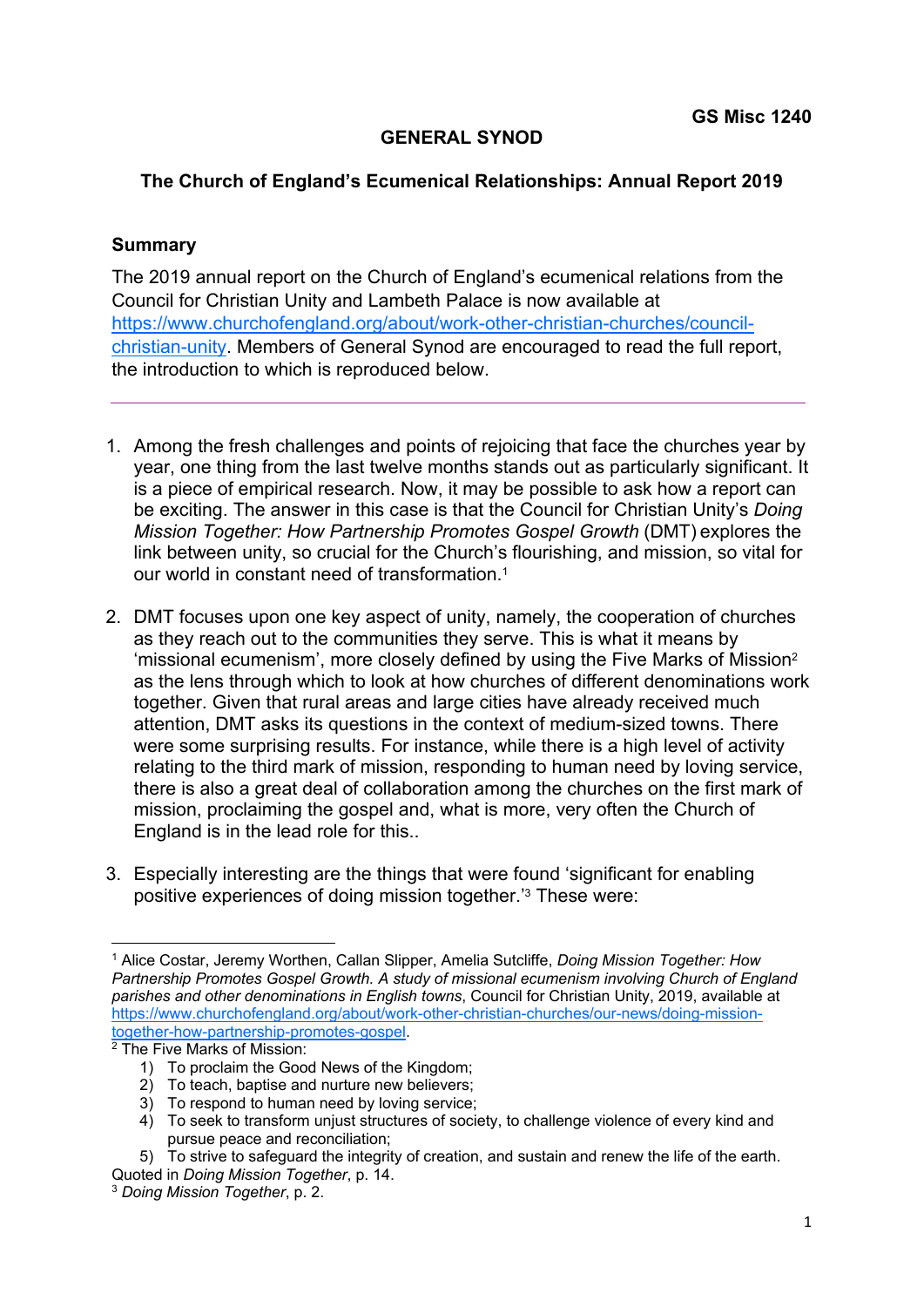1) **a common calling to serve the local community**, meaning a focus together on a specific community with attentiveness to its distinctive history, identity and current needs;

2) **a concern for the good use of resources**, meaning both an awareness of the limitations of venues, finances, staff time and volunteer capacity leading churches to consider how to avoid duplication and, significantly in the light of the need to learn from one another, a concern to let each church bring its particular gifts to bear upon the common task;

3) **a care for building relationships**, meaning a deliberate and intentional focus upon building mutual trust and understanding, and especially among church leaders, whether this was done via formal structures or ways that were purposely kept informal;

4) **a commitment to sharing in prayer and worship**, meaning regular joint services and informal prayer meetings as well as a living spiritual unity, that is, the grounding of human relationships in the primary dimension of Christians in communion in Christ.

- 4. There is much here to inspire practice, and that could contribute to church growth, in all of its dimensions. Doing mission together across denominational divides also brings its challenges, however. At the moment, one of the areas where churches are most struggling to come to agreement is sexual ethics, which has become, as others have said, a new ecumenical frontier. New fault lines have emerged between Christians, as has recently become apparent within Churches Together in England (CTE) as it seeks to hold together churches with divergent approaches to the ethics of same-sex relationships.
- 5. The question is not just about the ethical positions themselves but about how to proceed amid such deep disagreement. While all of course agree that love, and even relationship, should be maintained, there are contrasting views about how this love can be shown. On the one side some think we can act in this area according to different views without that needing to affect church relationships, but for others such difference in practice bring consequences for how we can relate.
- 6. Sadly, persons can easily be hurt in the turmoil. CTE, the instrument of churches working together in England has now, almost inevitably, found itself in the midst of this challenge. For what causes tension within the churches also causes tension between them. This new ecumenical frontier is set to be an important part of the ecumenical agenda for some time to come. There is much to be done.
- 7. The work has already begun, however. For instance, understandably, and very helpfully, in the next round of the third phase of the Anglican Roman Catholic International Commission (ARCIC III), Anglicans and Roman Catholics will look at how ethical decisions are made. The first phase of ARCIC III has prepared for this by producing a valuable document, *Walking Together on the Way*, looking more broadly at how decisions are made within the two traditions and, at the beginning of the year, the 'Joint Bishops' Meeting' of the two churches began to study this document with one another. For Anglicans and Roman Catholics questions about decision-making are especially acute since it is precisely here that they are most